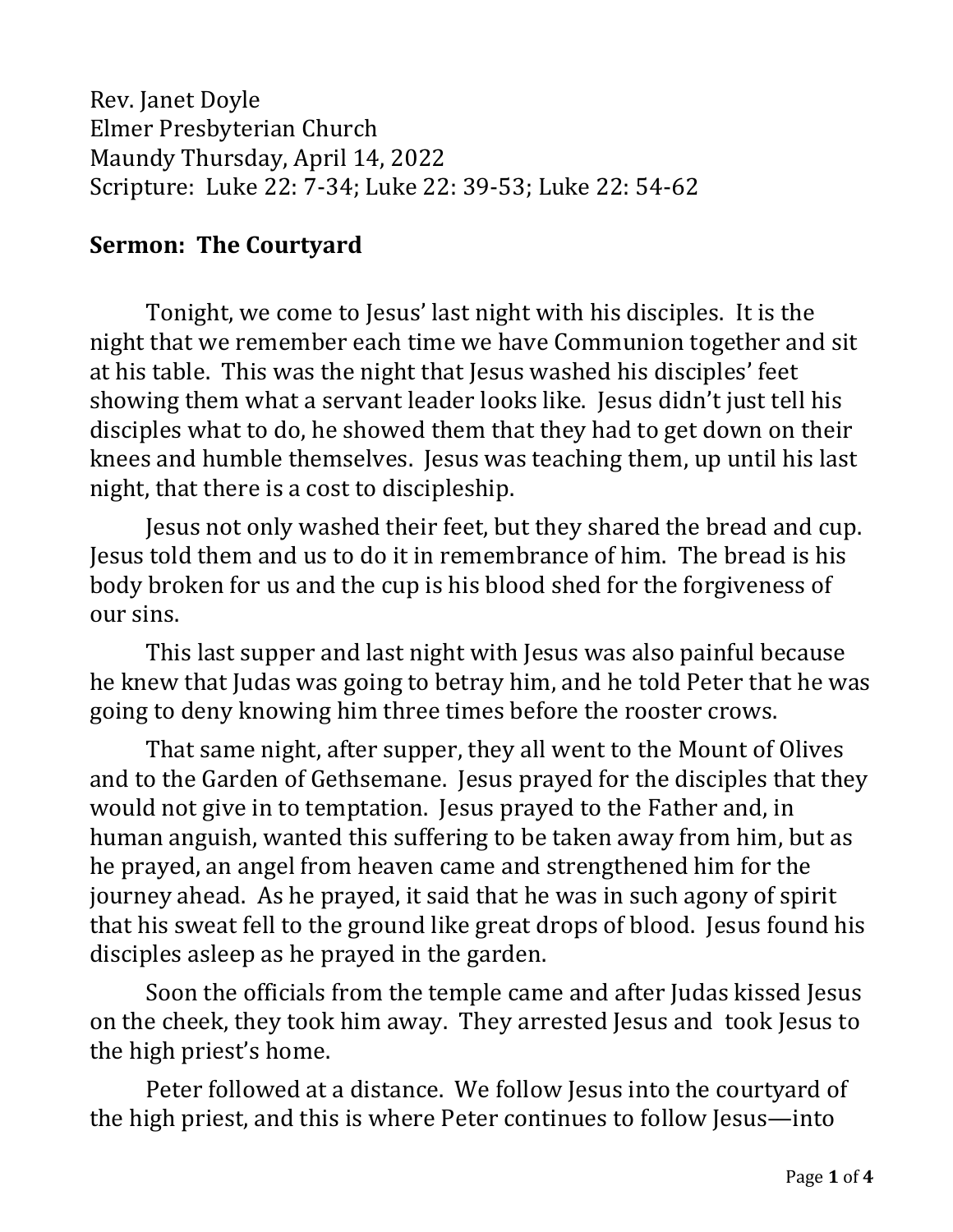the courtyard and it is in the courtyard that Peter fails and falls. Peter denies knowing Jesus in the courtyard. Jesus stands firm during his time of trial, but Peter can't stand firm in his faith during this time of trial. Jesus had prayed for him, but Peter's faith was not yet strong enough to stand with his Savior. He had been with Jesus for three years of teaching, preaching, healing and ministry to others, but when it came down to standing alone in the courtyard and a servant girl began telling the others, "THIS MAN WAS ONE OF JESUS' FOLLOWERS!"

What did Peter do when backed up against the wall? He denied knowing Jesus. Peter said, "Woman, I don't even know him!" Two more times he denied knowing Jesus and the rooster then crowed.

At that moment, as the rooster crowed, Jesus turned and looked at Peter, and suddenly the words Jesus had told him flashed before his eyes, and he left the courtyard, weeping because Jesus had known Peter's heart and strength to stand firm in his conviction and faith. After three years, Peter still wasn't able to stand strong in his faith and confess Jesus was his Lord and Savior when it really mattered.

At the Last Supper Jesus spoke to Peter saying, "Simon, Simon, behold Satan demanded to have you, that he might sift you like wheat, but I have prayed for you that your faith may not fail. And when you have repented and turned to me again, strengthen your brothers." Peter said, "Lord, I am ready to go to prison with you and even to die with you."

Clearly, Peter wasn't ready to face anything, and he didn't know what to do without Jesus by his side.

Of all the Gospel writers, Luke alone records this powerful detail of Jesus turning to look directly at Peter after his third denial.

In the Courtyard, Peter is challenged to acknowledge that he has a relationship with Jesus. The servant girl sees Peter and wants Peter to acknowledge knowing Jesus as friend. He is unable to do that, and as he stands alone warming himself by the fire, he continues to deny being one of his followers. He was accused of being a Galilean and even denies that.

Jesus was known as a prophet from Galilee and spent most of his ministry there. It was in Galilee that Jesus called fishermen and tax collectors to be his disciples. It was in Galilee that Jesus healed the sick,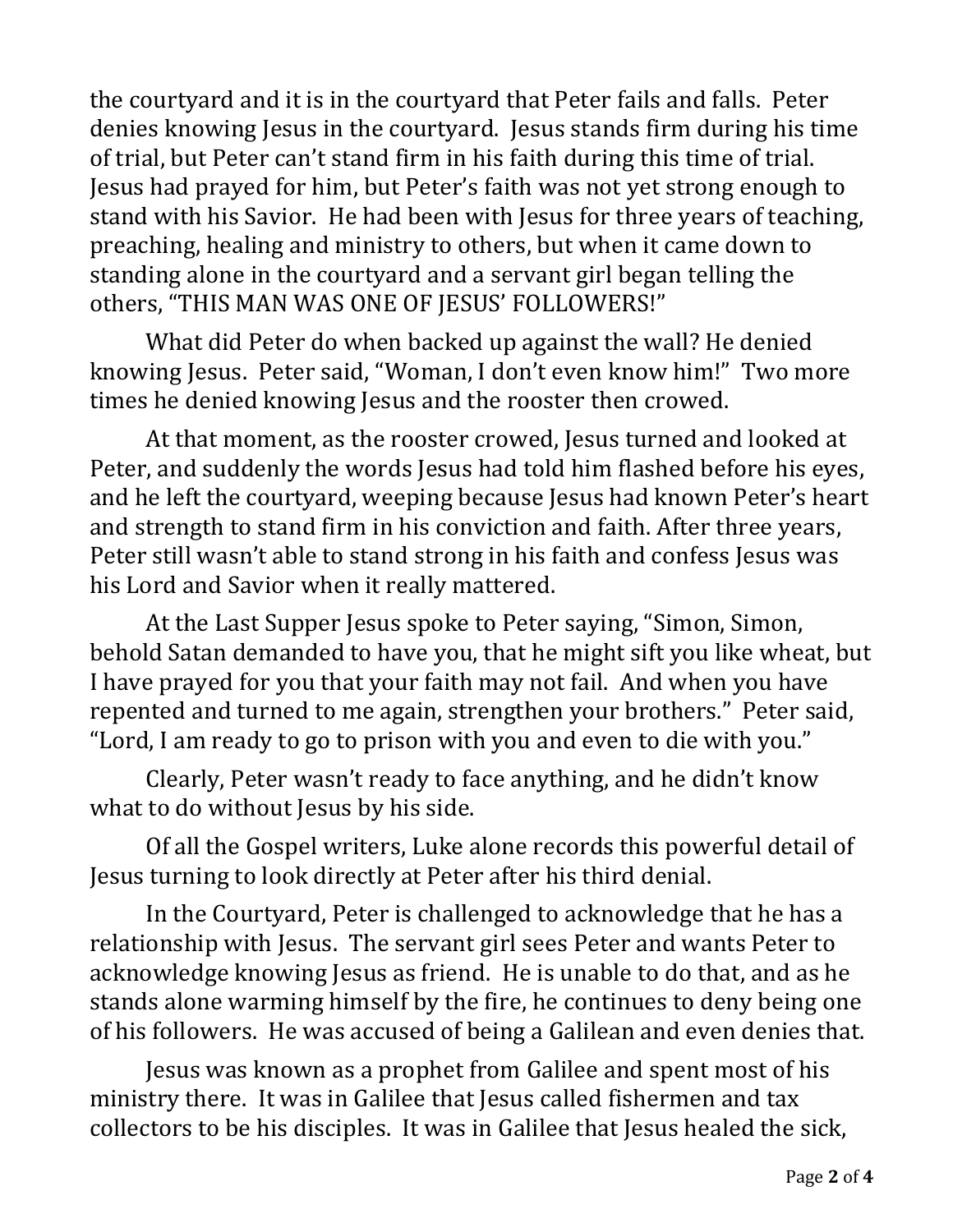fed the 5000, and taught people about the kingdom of God. So, when this person associates Peter with Galilee, the whole story of Jesus and his disciples and his ministry is coming into view. Peter denies any kind of association with Jesus and goes away weeping because of his lack of faith.

Peter's denial of knowing Jesus is in striking contrast to his earlier boast to lay down his life for Jesus.

Jesus was fully aware of what Peter was doing and saying to the others around him. Why did Peter go to the courtyard that night? He wanted to be with his Lord and Savior, but he wasn't ready for the faith testing he went through. But Jesus knew that Peter's faith was going to be strengthened by this experience of denial.

Peter knew he had failed, and he knew he could repent and begin again. Jesus knew that Peter would repent and return to him with a new heart and ready to meet the challenges of confessing and professing his faith in Jesus once again.

When Peter disowned knowing Jesus, Jesus did not disown him. We should be glad that faith in Jesus Christ means that we are forgiven of our sins when we confess them. The slate is wiped clean and there is no book kept of all our wrongs.

Jesus gave Peter that look, just like a parent looks at their children with the knowing-eye look of disappointment and concern about their decisions. That look from Jesus was a knowing look to Peter and Peter knew what he did wrong.

That knowing look to Peter awakend in Peter a sense of his sin, causing him to go out and weep bitterly. This is the purpose of Jesus' Passion, his innocent suffering and death; to save sinners like Peter, as well as you and me.

Peter's terrible realization of what he had done, and the bitter tears that he shed, produce a turning that leads to repentance, as Paul the apostle tells us, "For godly grief produces a repentance that leads to salvation without regret, whereas worldly grief produces death." (2 Corinthians 7:10).